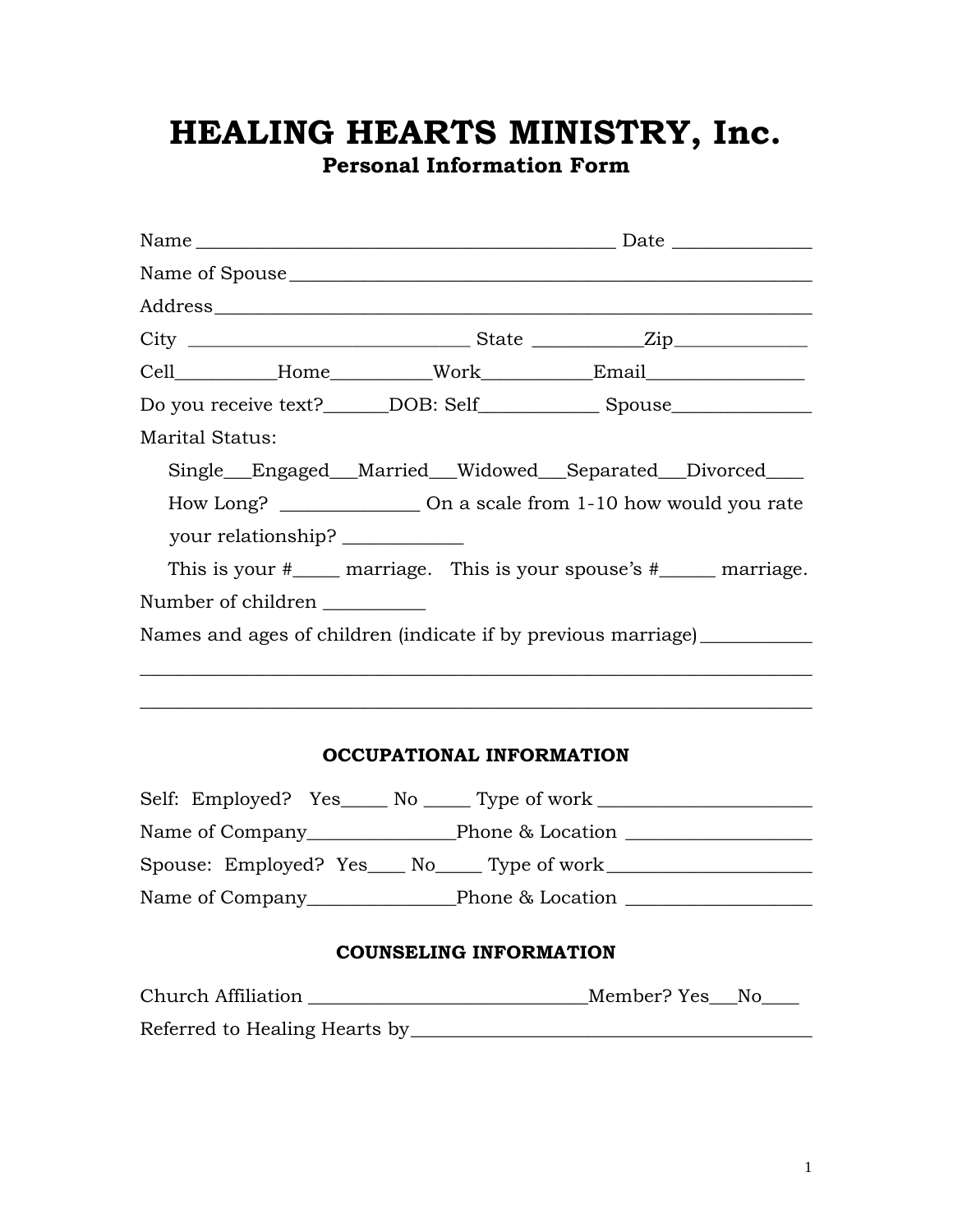| Please state in your own words the problem you are having. |  |
|------------------------------------------------------------|--|
|                                                            |  |
|                                                            |  |

#### **MEDICAL INFORMATION**

- 1) Are you presently under the care of any medical practitioner? If yes, for what condition?
- 2) Are you currently taking any prescription or non-prescription drugs? \_\_\_\_\_ If yes, please indicate type and amount\_\_\_\_\_\_\_\_\_\_\_\_
- 3) Have you at any time been under the care of any mental health professional? \_\_\_\_\_\_ If yes, when and for what problem? \_\_\_\_\_\_\_\_\_\_\_\_\_\_\_\_\_\_\_\_\_\_\_\_
- 4) Are you aware of any physical problems, which impair your functioning? \_\_\_\_\_\_ If yes, what is (are) the problem(s)? \_\_\_\_\_\_\_\_\_\_\_\_\_\_\_\_\_\_\_\_\_\_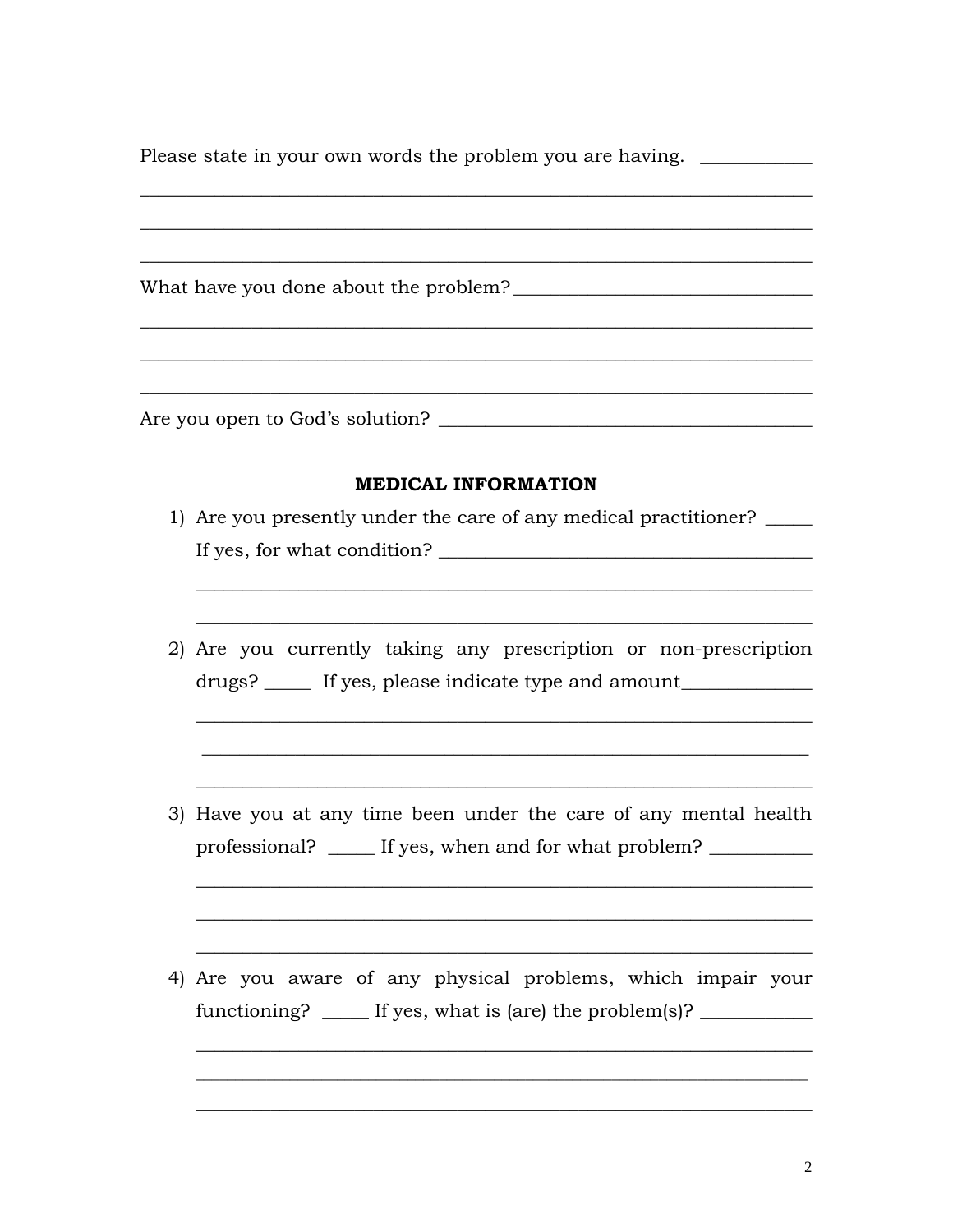## **Healing Hearts Ministry, Inc.**

### **DISCIPLESHIP, BIBICAL REFERENCE AND COUNSEL, THEOPHOSTIC PRAYER, and MENTORING MINISTRY INFORMATION**

Individuals who contact Healing Hearts Ministry for ministry have common questions. In order to serve you best, Healings Hearts has compiled the following information, trusting it will answer many of your questions.

#### **WHAT IS HEALING HEARTS MINISTRY?**

Healing Hearts Ministry is a non-denominational, Christ-centered Ministry that offers Christian ministry entailing prayer, biblical reference and counsel, discipleship, Theophostic Prayer, Mentoring of Biblical Study and more.

#### **WHAT TYPE OF MINISTRY WILL I RECEIVE?**

Healing Hearts Ministry offers, practices, and employs various methods or tools of Christian ministry entailing prayer, biblical reference and counsel, discipleship and more, utilizing Biblical principles. In this kind of ministry, the Holy Spirit, is the counselor, and God becomes the agent of change, provided the counselee cooperates with Him. Healing Hearts desire is to convey a way of freedom from mental and emotional stress, family and marital conflict, as well as other difficulties, utilizing Biblical Truths, Scripture Reference, and Christian Life Principles.

"*Theophostic prayer* is intentional and focused prayer with the desired outcome of an authentic encounter with the presence of Christ, resulting in mind renewal and subsequent transformed life."

"Theo (God) Phostic (Light) is a ministry of prayer that is Christ centered and God-reliant for its direction and outcome. Simply stated, it is encouraging a person to discover and expose what he/she believes that is a falsehood; and then encouraging him/her to have an encounter with Jesus Christ through prayer, thus allowing the Lord to reveal His truth to the wounded person's heart and mind. It is allowing a person to have a personal encounter with the Lord Jesus in the midst of a person's emotional pain."\*quotes from founder Ed Smith

#### **Healing Hearts Ministry does not practice psychotherapy, nor utilize psychotherapists**.

#### **EMERGENCY/CRISIS CARE**

Healing Hearts is not equipped for emergency crisis care. The traditional recommendation for suicidal clients is to call 911 or go to your local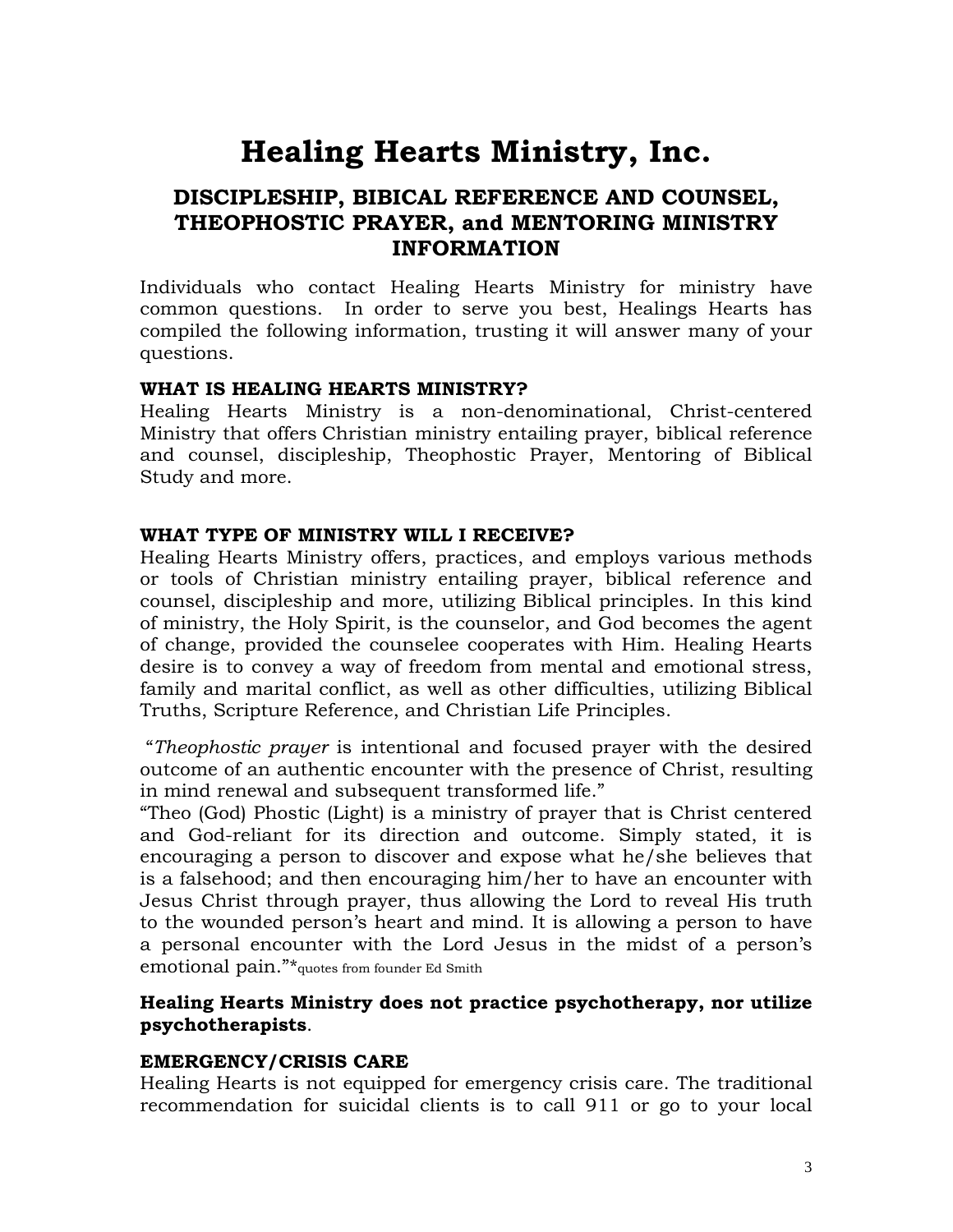hospital or doctor for emergencies and crisis care. Healing Hearts is a ministry that offers prayer, discipleship, mentoring and ministry of biblical reference and counsel. Whereas it can sometimes help people in this area by sharing spiritual truths, ministry can take time that people needing emergency care cannot afford.

#### **HOW LONG DO THE SESSIONS LAST?**

Sessions are usually 60 or 90 minutes in length. However, sometimes two-hour sessions will be scheduled to deal with certain issues. **\***Theophostic prayer requires more time for a person to relax and enter into receiving from the Lord.

#### **WILL I EXPERIENCE DISCOMFORT? WHAT ARE SOME OF THE FEELINGS I CAN EXPECT?**

Certainly Healing Hearts seeks to deal with your problems as gently as possible; however, it cannot guarantee a series of sessions free of emotional discomfort. This is due to the work of the Holy Spirit in confronting problem areas in a person's life. There may be "spiritual tension" when the root problem is confronted. It is best to come with an attitude that says, "Lord, teach me what you want me to learn about myself…and I will not hide from what you reveal to me."

#### **WHAT ABOUT HOMEWORK?**

Since Christ is the resource for all of life, Healing Hearts has no desire to lead you to become dependent upon the facilitator(s) that minister to you. For this reason, a variety of assignments, both reading and research, will be given to lead you to God's truth about your life in Christ. IN ORDER FOR MINISTRY TO CONTINUE, ALL HOMEWORK MUST BE COMPLETED PRIOR TO EACH SESSION.

#### **WHAT IF I AM UNABLE TO KEEP MY APPOINTMENT?**

Please give notice of cancellation *at least 48 hours in advance*, so your time can be given to others who are waiting. For less than 48-hour notice, there will be a **\$35.00 charge** for the missed or canceled appointments. Call Healing Hearts Ministry at 720-270-3405.

#### **WHAT IF I AM PRESENTLY SEEING SOMEONE ELSE FOR COUNSELING OR PSYCHOTHERAPY?**

Be sure to discuss this at your consultation.

#### **WHAT ARE THE QUALIFICATIONS OF THE STAFF?**

Since Healing Hearts Ministry offers Biblically based, Christ-centered discipleship, biblical reference, and counsel, we do not necessarily look to secular standards as qualifying standards for the ministry offered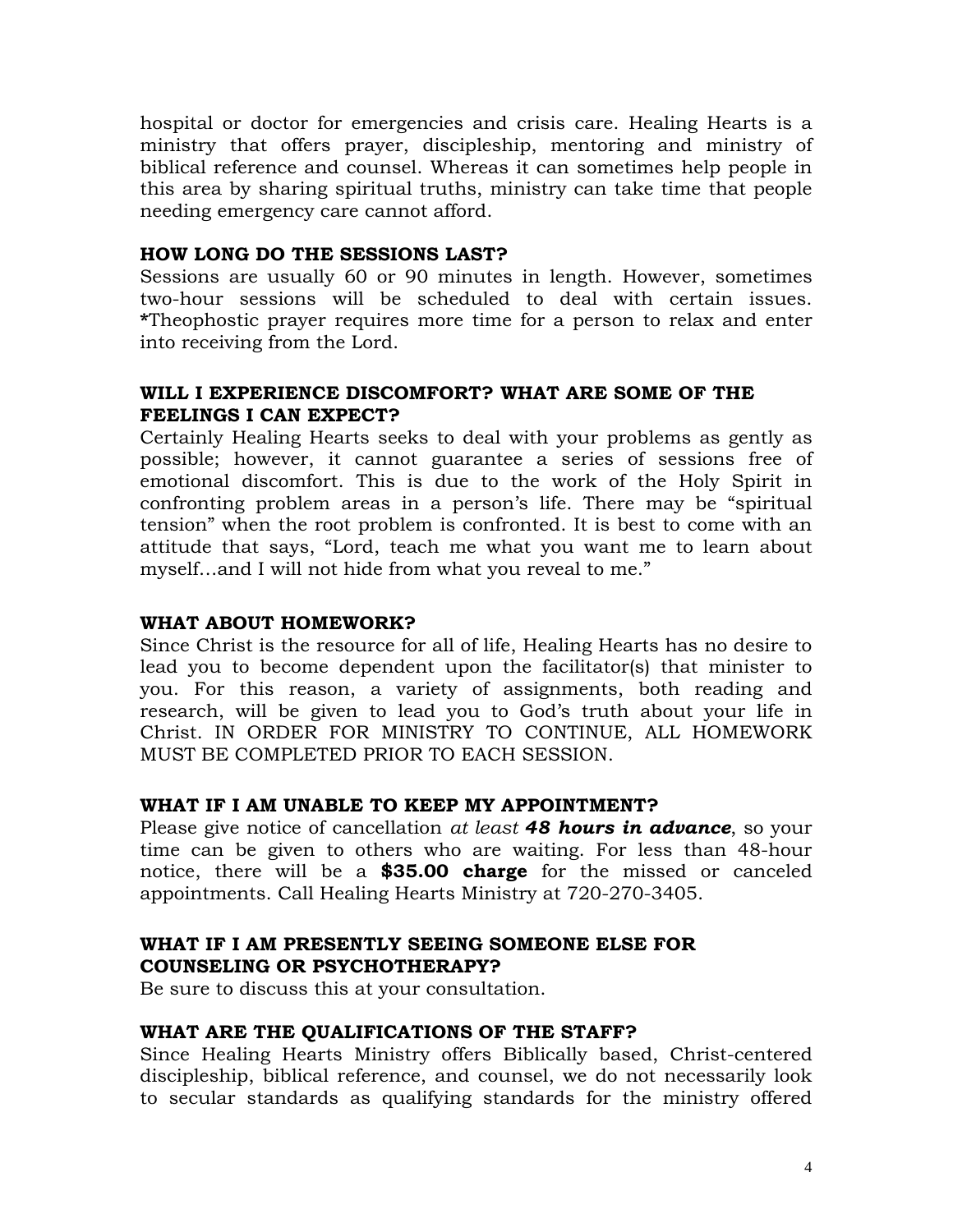here. Please feel free to ask about your discipler's background and experience.

#### **WHAT ABOUT CONFIDENTIALITY?**

The Healing Hearts Ministry, Inc. adheres to a Christian code of ethics. The confidentiality of your visit and of your discussion is protected by standards of ethical practice and law, but there are two important exceptions you should know about:

1) The law requires to notify relevant others if a client expresses an intention to harm self or others, and

2) Also obligated by law is to report any instances of current child abuse, neglect, or molestation, elderly abuse, and abuse to the disabled.

I do not hold Healing Hearts Ministry or \_\_\_\_\_\_\_\_\_\_\_\_\_\_\_\_\_\_\_\_\_\_\_\_\_\_\_\_\_\_\_\_ discipler /minister

responsible for any outcome that may arise because of the session(s). I do not hold Healing Hearts Ministry or \_\_\_\_\_\_\_\_\_\_\_\_\_\_\_\_\_\_\_\_\_\_\_\_\_\_\_\_\_\_\_\_\_ discipler /minister

responsible for any further or additional care I may need in the future. I take full responsibility for my life, health, and well–being now and in the days to come.

I am in agreement that if any unresolvable complaints or grievances should arise, the matter will be heard and mediated by the Healing Hearts Ministry Inc. accountability board.

I understand I am free to terminate my participation at any time for any reason and must take responsibility for any consequences of prematurely terminating spiritual intervention done on my behalf. Once I leave this place of ministry, I also accept full responsibility for any choices I make that may be detrimental to myself and also to others. I am responsible for all aftercare and follow-up ministry, since this ministry opportunity is limited to this particular period and does not involve any promise of future sessions.

If you have any additional questions, please feel free to discuss them at any time.

Signature of client

\_\_\_\_\_\_\_\_\_\_\_\_\_\_\_\_\_\_\_\_\_\_\_\_\_\_\_\_\_\_\_\_\_\_\_\_ Signature of parent or guardian

 $\_$ 

By my (our) signature(s), I (we) affirm that I (we) have read, understand and agree to all of the above statements.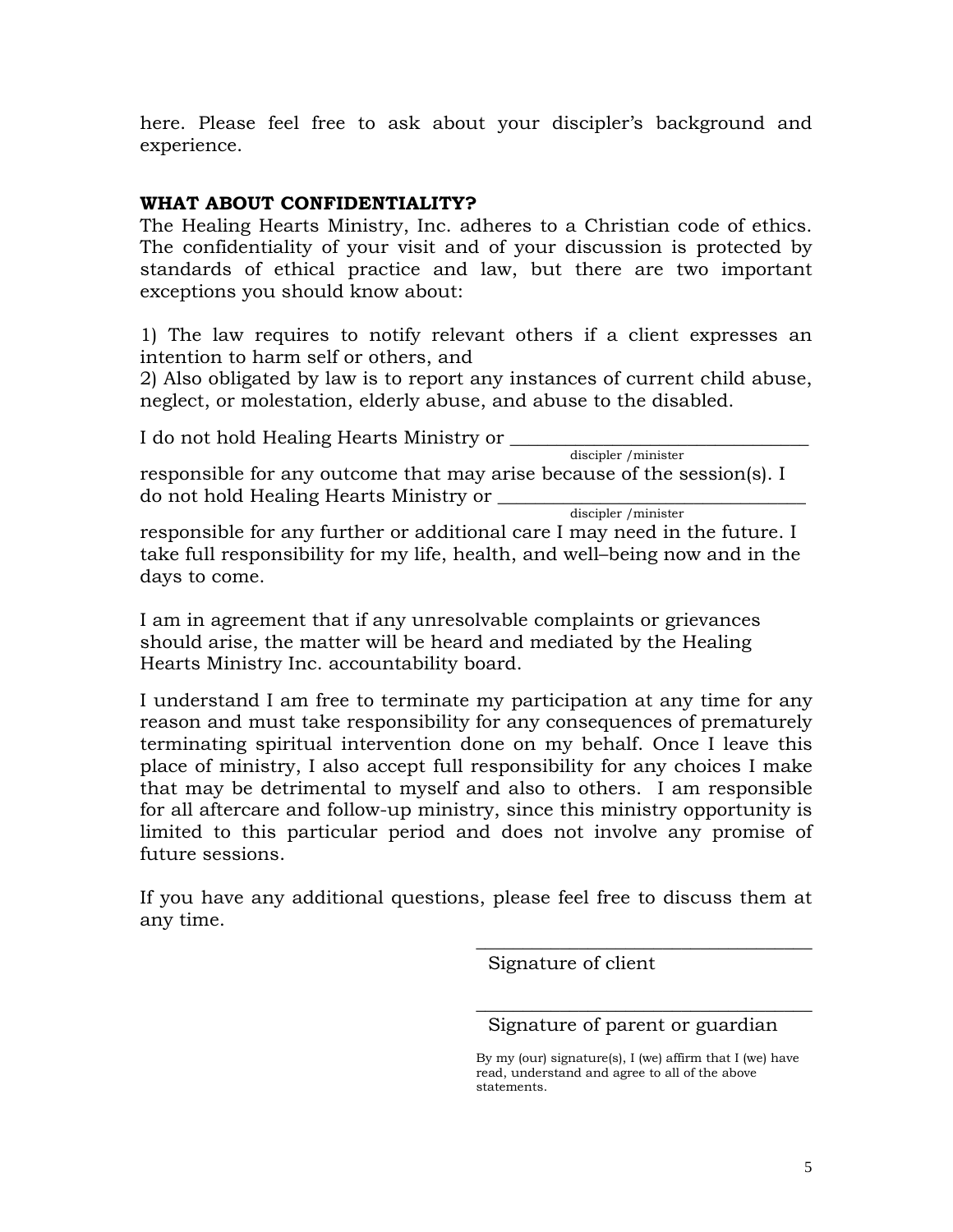## **HEALING HEARTS MINISTRY**

Donations and Financial Agreements

Healing Hearts Ministry provides ministry opportunities, which are not underwritten by any denomination or organization. Christian ministry entails prayer, biblical reference and counsel, discipleship and more, utilizing Biblical principles and is offered on a sliding fee scale. Healing Hearts Ministry does not practice psychotherapy, nor utilize psychotherapists.

#### **CONSULTATION**

Your first 30 minutes with Healing Hearts Ministry is always at no charge, it is a 30 minute no obligation consultation where you can share the issues that caused you to seek help, Your disciple/minister will explain the ministry process and answer any questions you may have. **This can be done over the phone or on site**. Financial fees and arrangements will be discussed at your consultation appointment.

#### **SESSIONS**

Sessions are usually 60 to 90 minutes in length. However, sometimes a 2-hour sessions will be scheduled to deal with certain issues.

#### **DONATIONS**

Healing Hearts accepts tax-deductible donations from those who feel lead to support the vision and purpose of this ministry. Our desire is to minister to people regardless of their ability to pay the full hourly fee at each appointment. Donations make it possible to subsidies ministry sessions for those in need, who qualify.

#### **SLIDING FEE SCALE**

We realize that some people have very little income but a great amount of assets. Others have a good income, but large unforeseen debts and or few assets. The number of dependents can also be a significant factor. Our desire is that no one be turned away from getting the help they need because of inability to pay for ministry. Therefore we offer a sliding scale making it affordable. Healing Hearts Ministry offers, practices, and employs various methods or tools of Christian ministry entailing prayer, biblical reference and counsel, discipleship and more, utilizing Biblical truths and principles. We *do not bill insurance companies.*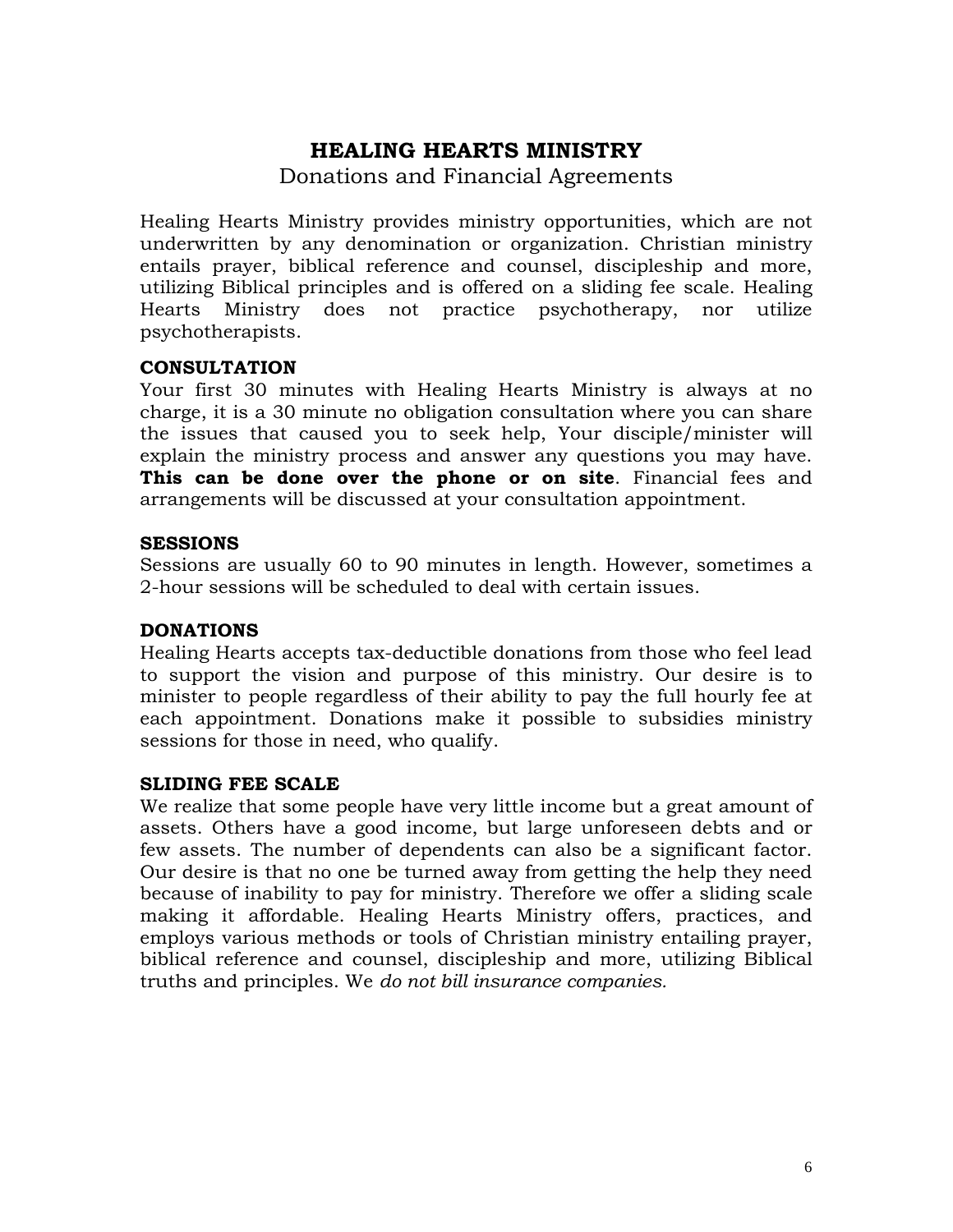#### **Sliding Fee Scale:**

The **fees below are based on a 60-minute session**. Appointments that require **90-minutes or 2 hours will be calculated according by multiplying these hourly guidelines.** Services are paid as you go with cash, check, or credit card.

| <b>Gross Family Income</b> | Fee      |
|----------------------------|----------|
| \$100,000 or above         | \$120.00 |
| \$90,000 to \$99,999       | \$100.00 |
| \$80,000 to \$89,999       | \$90.00  |
| \$70,000 to \$79,999       | \$80.00  |
| \$60,000 to \$69,999       | \$70.00  |
| \$50,000 to \$59,999       | \$60.00  |
| \$49,000 and under         | \$50.00  |
|                            |          |

**Circle the amount that reflects your gross family income.** Please give **notice of cancellation** *at least 48 hours in advance***,** so your time can be given to others who are waiting. For less than 48-hour notice, there will be a **\$35.00 charge for the missed appointment**. Call Healing Hearts Ministry at 720-270-3405.

**(For those experiencing financial hardship, please discuss your situation with your discipler and the Office Manager.)** 

 $Signed:$ 

By my (our) signature (s), I (we) affirm that I (we) have read, understand and agree to all of the above statements and arrangements.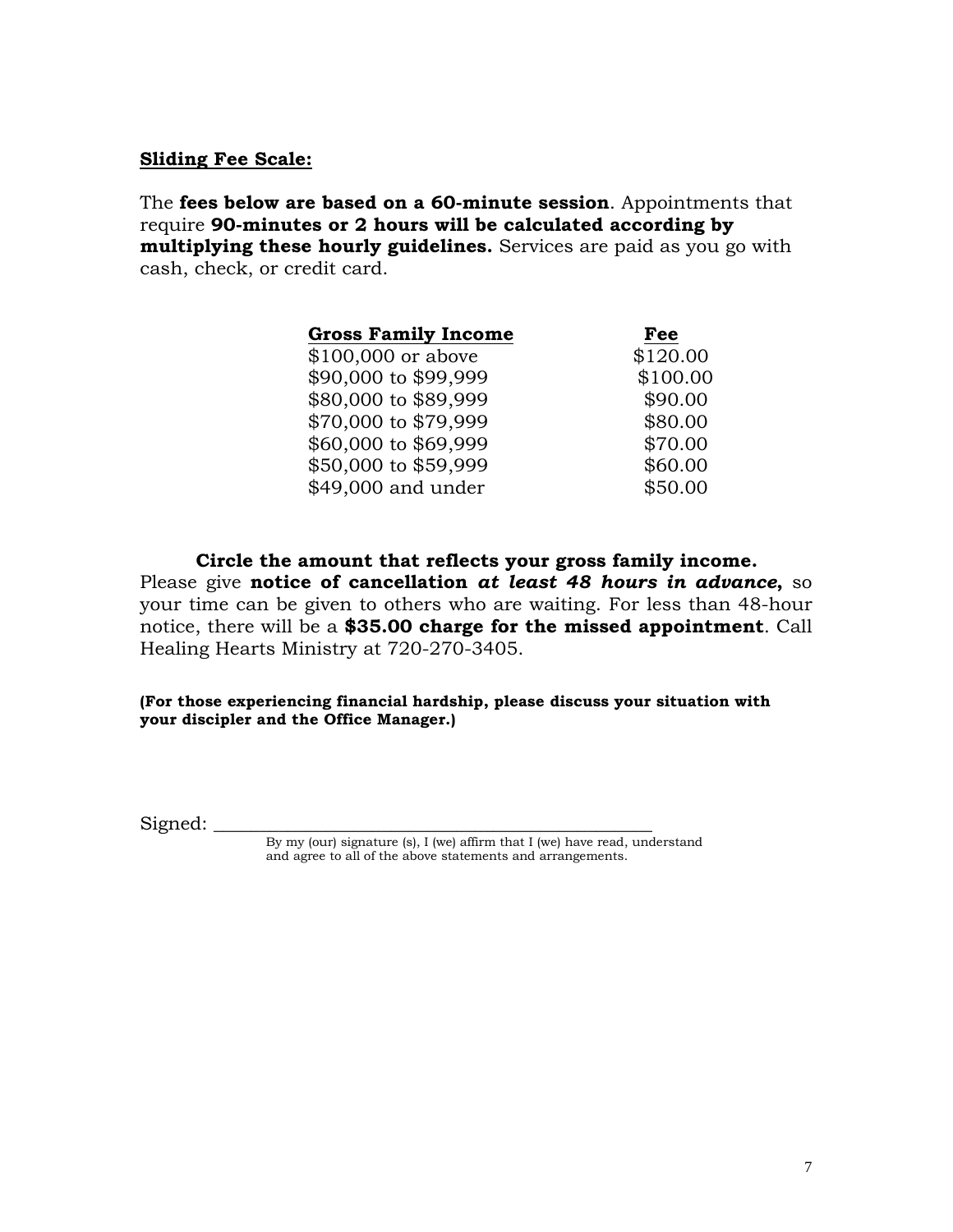## **HEALING HEARTS MINISTRY, Inc.**

**Please read and sign the following release form.**

#### **Voluntary Release, Assumption of Risk, and Indemnity Ministry Agreement**

Name Phone:(home) (work)

Address

City, State, Zip **Example 2018** 2019 2021 2022 2023 2024 2022 2023 2024 2022 2023 2024 2022 2023 2024 2022 2023 2024 2022 2023 2024 2022 2023 2024 2022 2023 2024 2023 2024 2023 2024 2023 2024 2023 2024 2023 2024 2023 2024

I agree to participate in voluntary pastoral prayer ministry, herein referred to as "Prayer Ministry", the undersigned, Mathematic Contract Contract Contract Conditions and the condition of the condition of the condition of the condition of the condition of the condition of the condition of the condition of the condition of the agrees that the Candidate and/or the Candidate's personal representatives, assigns, insurer, heirs, executors, administrators, spouse and next of kin, hereby releases, waives, discharges and covenants not to sue Healing Hearts Ministry, Inc. and/or its officers, pastors, ministry team members, employees, agents and volunteers, as well as its successors, affiliates, and subsidiaries, all herein referred to as the "Releasees," from any and all liability to Candidate, and to Candidate's personal representatives, assigns, insurers, heirs, executors, administrators, spouses and next of kin for any and all loss, damage, or cost on account of injury to the person or property or resulting in the death of Candidate, whether caused by the negligence of Releasees or otherwise while Candidate is participating in the Prayer Ministry and any other activities in connection with the Prayer Ministry.

Assumption of Risk: Candidate understands, is aware of, and assumes all risks inherent in participating in the prayer ministry. These risks include, but are not limited to, physical and emotional responses and reactions as a result of this Prayer Ministry.

Indemnity: Candidate agrees to indemnify Releasees from any liability, loss, damage or cost Releasees may incur due to the participation by Candidate in the prayer ministry whether caused directly or indirectly by Releasees or otherwise. Candidate assumes full responsibility for and risk of bodily injury, death or property damage due to negligence of Releasees or otherwise while participating in the Prayer Ministry.

Candidate expressly agrees that this Voluntary Release, Assumption of Risk and Indemnity Ministry Agreement, herein referred to as "Agreement," is intended to be as broad and inclusive as permitted by the laws of the State of Colorado and that, if any portion of this Agreement is held invalid, it is agreed that a balance, notwithstanding, continue in full legal force and effect. This Agreement, contains the entire agreement between the parties in regard to the Prayer Ministry.

The Candidate also acknowledges that they understand and agree that:

1. This is a ministry of Healing Hearts Ministries, Inc. providing Prayer Ministry in individual and group settings. Our Prayer Ministry is e by pastoral staff and lay-ministers, herein referred to as "Ministers", who are not licensed as professional counselors, as the state of Colorado does not require such licensing.

2. Under normal circumstances, your Minister will use their good faith efforts to keep all of your discussions in confidence. However, you should be aware there are some situations in which your Minister may be required by law to report information to the proper authorities without your permission or knowledge. These situations include, but may not be limited to: a Candidate's

indications of harm to self or others, involvement in a felony, suicidal intentions, and/or reasonable evidence of child or elder abuse or neglect. Your Minister may also disclose information in response to a subpoena issued by a court of law.